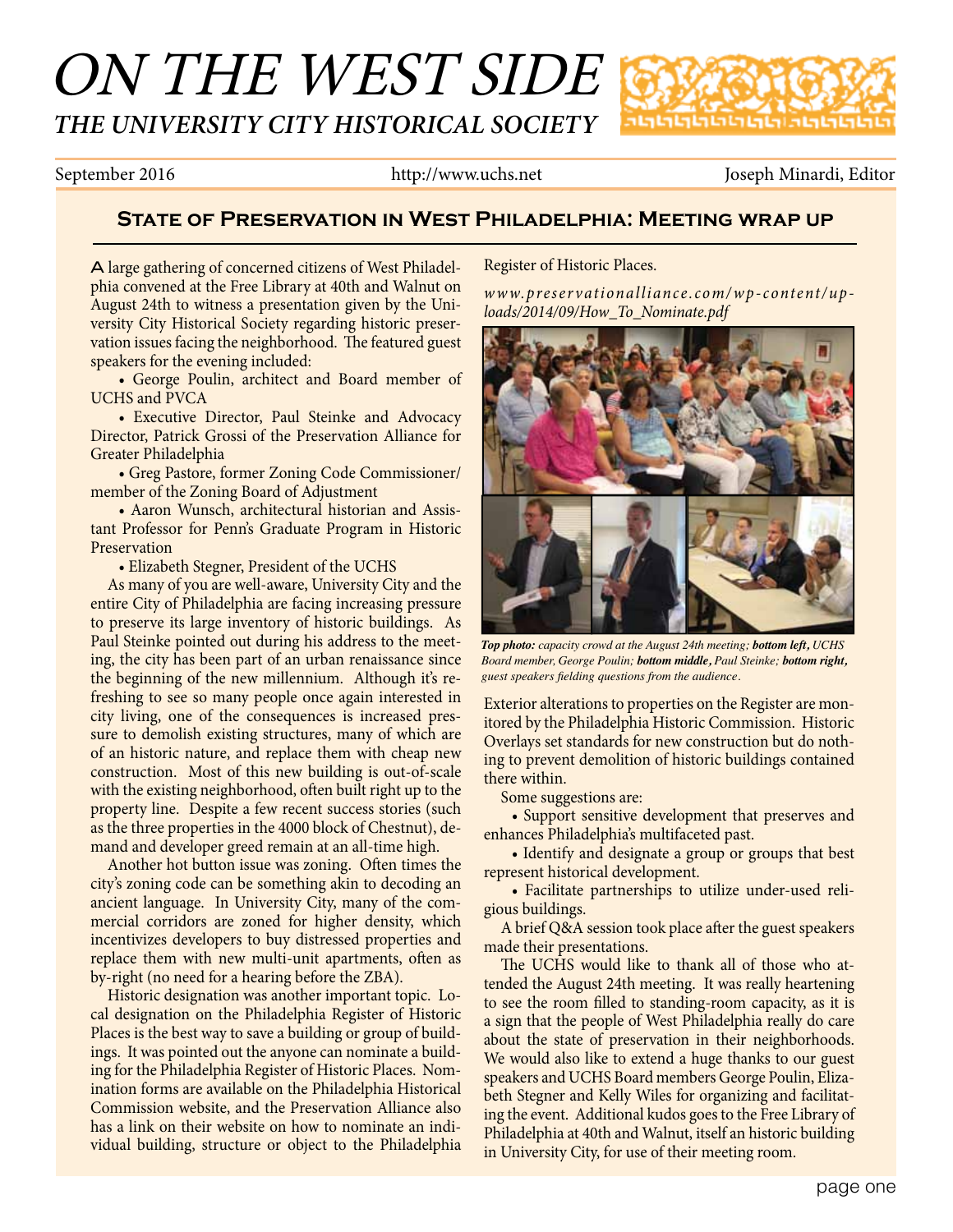# **The University City Historical Society's Oral History Project**

The Mission of the University City Historical Society is to promote awareness of the history of University City and to protect and promote its heritage. Our focus so far has been on the architecture and its history. But buildings are for people, and people live in communities. What do we know about life in University City today and its social history? Everyday life has changed a lot since the buildings were built, even since UCHS began its work almost fifty years ago, and our environment continues to change.

So we are beginning a new project: An oral history of University City. We are initiating it because there has been so much change in our neighborhoods, and we wanted to record it and not just through photos. How did it come to be what it is today? How do we think of the past? How is it changing now? As University City has grown, Philadelphia has become a global city. The story of University City may make an interesting comparison with other cities, not only in the U.S. but elsewhere.

 We need your help. Would you know of any residents or former residents willing to talk to us about their recollections or would you yourself be interested? If so, please feel free to email us at *uchsoralhistory@gmail.com*. As the project develops, we shall post the stories in our newsletter On The West Side. We don't want this part of our history to be lost.

## **Philadelphia Citizens Planning Institute is Accepting Applications for Fall 2016 Classes**

WHAT: Want to learn about the nuts and bolts of planning, zoning, and development in Philly? Become a more engaged citizen and apply to be part of the Citizens Planning Institute's fall session.

 Special topics this session include community engagement 101, historic preservation, and urban agriculture and food access.

Citizens Planning Institute (CPI) is the education and outreach arm of the Philadelphia City Planning Commission.

To date, 360 participants representing over 130 different neighborhoods have completed CPI!

Visit our new website: www.citizensplanninginstitute.org for applications and more information.

**WHEN:** Applications will be accepted from **August 22nd – September 19th** for the classes running **October 5th – November 16th**. Classes are held on **Wednesday evenings from 6-9pm**.

**WHERE:** Applications available online: www.citizensplanninginstitute.org or call **215-683-4648** for a hard copy.

Classes held at **1515 Arch Street** in Center City.

**Sponsor:** Philadelphia City Planning Commission & Citizens Planning Institute (CPI)

## **University City Then & Now: East side of 48th Street, north of Baltimore Avenue**



*Courtesy of the University of Pennsylvania Archives Photo by Joseph Minardi.*



Living near Baltimore Avenue was a great convenience for the growing streetcar suburb of West Philadelphia. The twin homes in the before-and-after photos were well-situated to take advantage of the Baltimore Avenue trolley line, which whisked the white collar suburbanites to their office jobs in Center City. The Victorian twins on the right of the photos were built in April of 1897 by Charles Henderson while the Colonial Revival twins on the left were built by Charles W. Budd in March of 1903. Rising above the homes is the Gothic Revival tower of the Calvary United Methodist Church (1904), which is the headquarters of the University City Historical Society.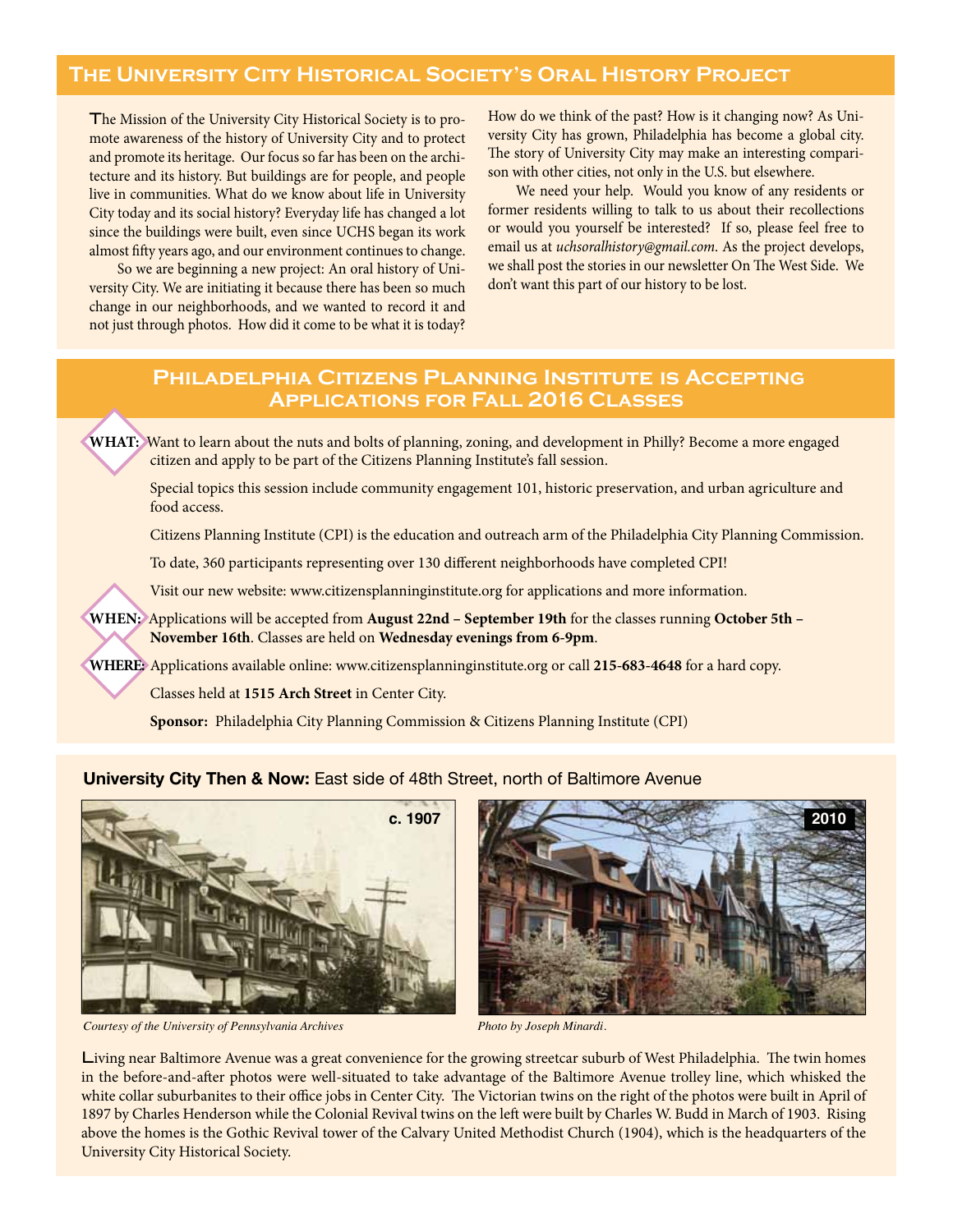## **Replacing a Broken Ceramic Roof Tile**

#### Q: W**hat's the best way to replace a broken ceramic tile?**

A: Broken ceramic tiles are replaced fairly easily. As with slates, the hardest part is getting to the trouble spot without breaking more tiles. If any damaged tile remains, remove it by breaking it up with careful hammer blows. Cut the nail with a slate ripper, or insert a hacksaw blade under the covering tiles. Hold replacement tile with a copper tab. Use a double thickness of copper at the end of the tab. This extra stiffness helps keep the tab from getting unbent from the weight of the tile or the force of descending ice and snow. Finding replacement tiles that match can be a problem. You may get lucky and locate a dealer in salvage roofing. If you just need a couple of

## 44 CARPETS & RUGS: A GLOSSARY  *Continued from previous issue.*

**Najavo Rug:** A traditional, coarsely woven rug, popular in the American Southwest. It's characterized by symbolic forms like chevron and diamond motifs. With the increasing popularity of the Arts and Crafts doctrine, this indigenous handicraft and its facsimiles became popular in the turn-of-the-century houses all over the country. Today, the old designs are still made, but with commercial yarns and dyes in a sophisticated range of color combinations.

**Oriental Carpet:** A luxury prior to about 1750, this carpeting was frequently used as a table or furniture covering. Then as now, it was hand-knotted in silk or 100% wool to form a long-wearing loop pile in an infinite variety of designs. Due to inexpensive labor in Central Asia, these traditional carpets are still produced by hand.

Pile: The uncut or cut loops of yarn that form the wearing surface of the carpet -- the fibers being upright as opposed to flat.

**Rag Rug:** Still available, this timeless rug is woven of strips of cotton rags or fabric running from selvage to selvage. Rag rugs were used mostly in upstairs halls and bedrooms.

**Rug:** A soft floor covering of any size that doesn't cover an entire floor. It's usually finished on all four sides and can be laid on the floor without being fastened.

**Savonnerie:** Carpeting with a deep, textured pile, first produced in France in 1628. Usually baronial in size, it was often better suited to the formal, austere room of the country that produced it. Hand-knotted and woven in designs such as bouquets of flowers tied with ribbons or cartouches and scrolls, they were often so rich in soft colors and naturalistic design that one might hesitate to step on them. Originals now bring high prices, but Savonnerietype rugs can often be bought for considerably less.

**Saxony:** Luxurious, high-pile, Wilton-type carpeting made from wool, first produced in 1893 in Saxony. Now the term is loosely applied to deep-pile carpeting, even when made from synthetic fibers.

pieces of barrel tile, you can fake it. Get a piece of PVC drain pipe, slice it in half, and paint it to match.



From *The Old House Journal*, April 1983.

**Strip Carpet:** Narrow-width rugs used for halls or stairs, or sewn together for a carpet

Tuft: Tufts are machine-produced by twisting together fiber strands of yarn to form a pile, cut or uncut. The pile is frequently clipped at different heights to give sculptured look. Since the 1950s, tufted carpeting has almost overwhelmed the market.

**Turkey-Work Carpet:** In the 18th century, Americans handcrafted fabrics that ingeniously imitated the appearance of expensive Oriental or "Turkey" carpets. Worsted yarns were pulled through a coarse, open-textured cloth, then knotted and cut. By the 1870s, the mane loosely described geometric carpet patterns and is still occasionally used in that reference today.

**Twill:** A basic weave in which the weft and warp threads are woven to produce a diagonal pattern; the herringbone is a variation of this.

**Venetian:** An inexpensive, flat-woven (pileless) 27 to 36-inchwide carpet, frequently found in bedrooms, offices, stairs, and passageways. It was usually a gaily colored, striped pattern of worsted warp concealing the weft. Introduced about 1800, it was also produced in check designs, and usually tacked to the floor to prevent it from bunching up. Reproduction patterns and colors are currently being woven.

**Wilton:** A pile carpet woven in 36-inch-wide strips on a Wilton loom which is controlled by a Jacquard attachment. The loom draws up all yarns of a single color at a time, while the pile and the other colors remain hidden beneath the surface. Originally made of wool with a cut pile, today the term is applied to cut and uncut pile carpets (usually narrow widths) produced in wool or synthetic fibers on a Wilton loom. Then, as now, floral and geometric borders can be sewn onto broadloom for the effect of a fine carpet without the full cost.

**Worsted:** In carpets, worsted yarn is spun from the longer types of staple (wool), then carded to lay the fibers as nearly parallel as possible, and finally combed to extract the shortest fibers. The result is a strong thread used to produce the most durable (and expensive) carpets.

From *Old House Journal*, Joni Monnich, August-September, 1983.